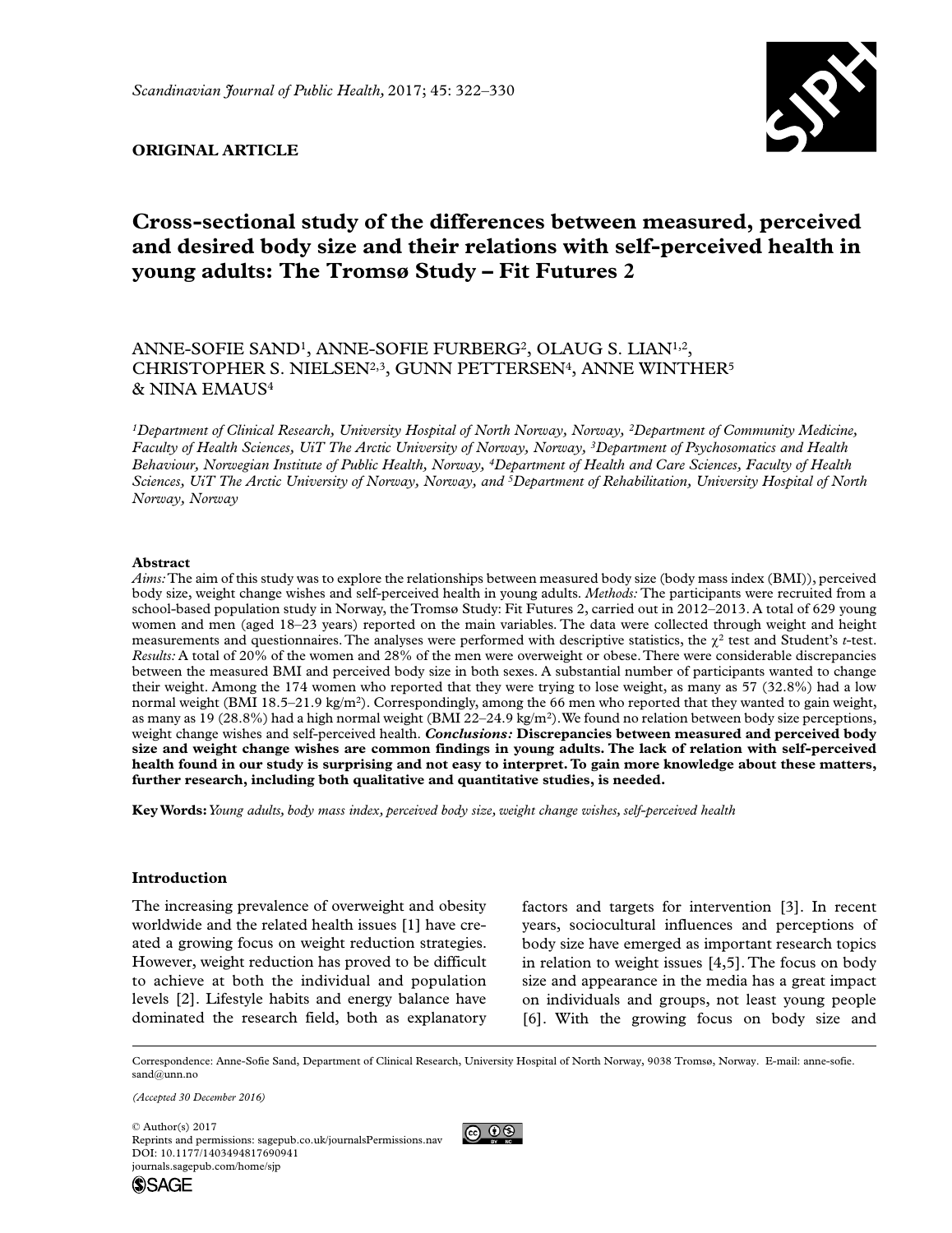appearance, discrepancies between actual body size measured as body mass index (BMI) and peoples' own perceptions of their body size have also become a matter of interest [5].

Research findings regarding perceived body size and perceived health are both scattered and divergent. It has been suggested that an underestimation of body size in overweight young people can protect against depression [7], whereas an overestimation of body size in young people of normal weight can lead to health-compromising weight loss strategies [8].

The widespread wish to change weight status and expressions of dissatisfaction regarding bodily appearance [9] are important aspects in relation to health and well-being [10]. Negative feelings concerning body size are reported to be a risk factor for eating disorders and an inhibiting factor in lifestyle changes [11]. However, the effects of a discordance between actual and perceived body size on weight satisfaction and other health issues are unclear and further research is required [7].

This study aimed to extend existing knowledge about the relationships between BMI, perceived body size, weight change wishes, desired weight and self-perceived health in young adults from a schoolbased population survey. Special attention was given to sex differences because these have proved to be substantial regarding weight perceptions, weight change wishes and attempts to change weight [4,12].

#### **Materials and methods**

#### *Study population, recruitment and design*

Students in upper secondary school from two municipalities in northern Norway (Tromsø and Balsfjord) were invited to participate in the population-based Tromsø Study youth survey, Fit Futures, which has been described in detail elsewhere [13,14].

The survey was performed in two waves. This study is based on data from the second wave of the survey, Fit Futures 2, which was carried out in 2012– 2013 when the participants were in the last year of upper secondary school and mostly aged 18–19 years. The total number of students invited to participant in the study was 1130, of whom 870 attended, giving an attendance rate of 77%. As our purpose was to study the young adult/late adolescence population, participants aged 23 years or older were excluded, in addition to those who did not report the data relevant for the current study. Thus the study included 629 eligible young adults. All examinations were performed by experienced study nurses in a clinical research unit at the University Hospital of North Norway, Tromsø. All the participants signed a written consent form before any procedures

were performed. The studies were approved by the Regional Committee for Medical and Health Research Ethics North Norway (reference numbers 2009/1282 and 2011/1702).

## *Measurements*

Height and weight were measured in all participants using a Jenix DS 102 stadiometer (Dong Sahn Jenix, Seoul, Korea) while they were wearing light clothes and no shoes. The BMI was calculated as weight (kg) divided by height squared  $(m<sup>2</sup>)$  and was categorized into weight classes in accordance with the World Health Organization definition [15]. All other data were self-reported and were collected through an electronic questionnaire at the same time as the other measurements were made.

Perceived body size was determined from the Figure Rating Scale adapted from Stunkard et al. [16] (Figure 1). The participants were asked to rate how they perceived their own body size by choosing between nine figures of gradually increasing size using the question, 'Which of these figures looks most like your current body shape?' To determine the discrepancies between the participants' measured BMI (grouped in steps of one BMI unit) and their own perceptions of body size, we calculated the median BMI group for each of the chosen figure groups. The median was used as a result of the nonnormal distribution of BMI in the sample. To compare actual and perceived body sizes, we included two BMI units in each direction from the median group to constitute the area beyond the range of measured BMI. Hence participants with a perceived BMI outside this range had perceptions of their body size that were considered discordant with their measured BMI. Accordingly, if their measured BMI was below this range, their reported body size was considered to be larger than the measured BMI. If their BMI was above this range, their reported body size was considered to be smaller than the measured BMI.

Weight change wishes were determined by the question, 'At present, are you trying to change your body weight?', followed by the response options 'no' or 'yes, I am trying to put on weight' or 'yes, I am trying to lose weight'. The desired weight for those who were trying to change their weight was determined by the question: 'Which body weight would you be satisfied with (in kg)?'

Self-perceived health was determined by the question, 'How do you in general consider your own health to be?' Answers were given as five categories: very poor, poor, neither good nor poor, good or excellent. In the analyses, we dichotomized the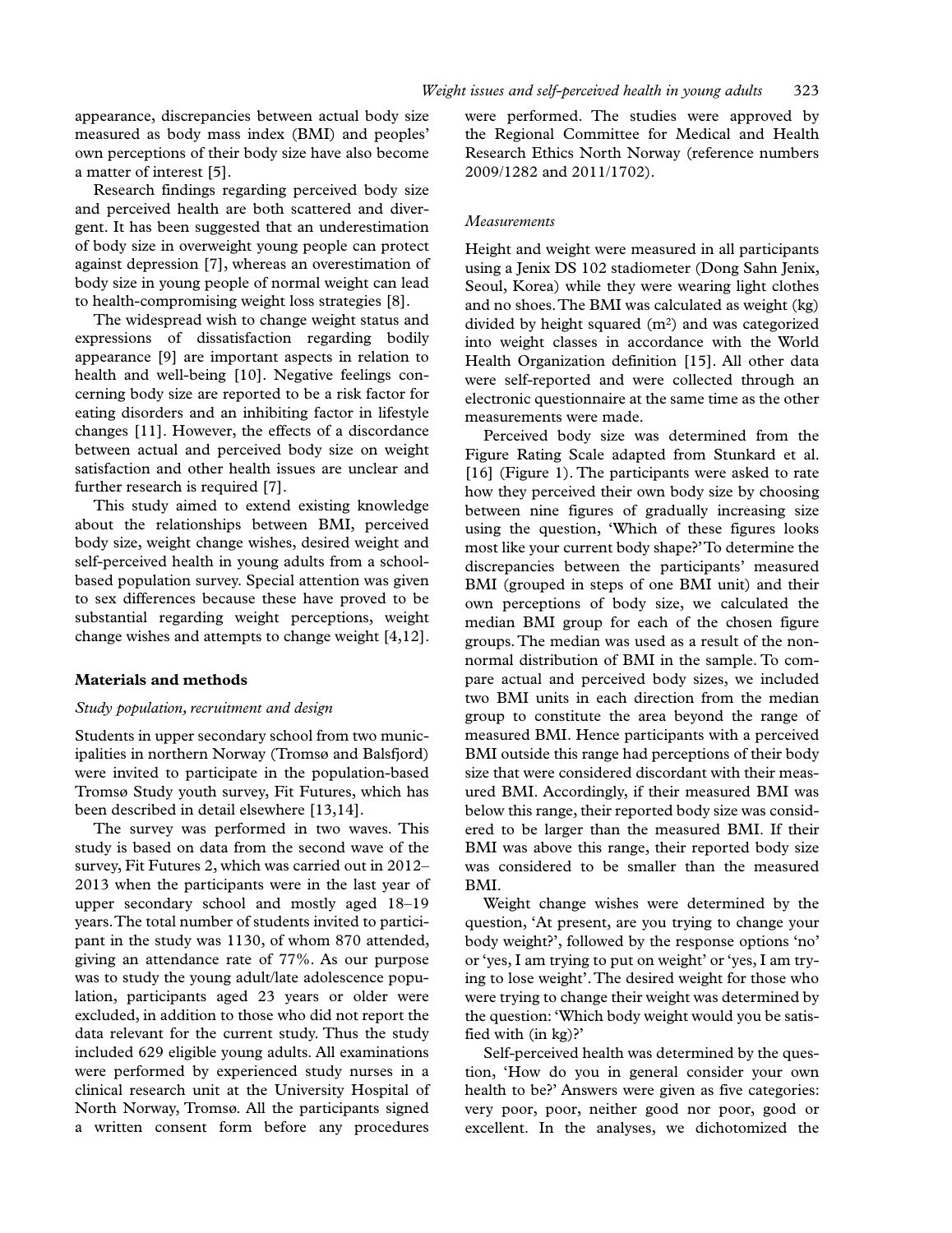

Figure 1. Images of perceived body shape from the Figure Rating Scale (adapted from Stunkard et al. [16]).

categories into 'very poor/poor' and 'neither good nor poor/good/excellent'.

#### *Statistical analyses*

All analyses were sex-stratified. Numbers and percentages were calculated for the categorical variables, whereas the mean and standard deviation (SD) values were calculated for continuous variables. Differences between groups and sexes were evaluated with the  $\chi^2$  test for categorical variables and Student's *t*-test for continuous variables. All analyses were performed using the Statistical Package for the Social Sciences (IBM SPSS version 23). *p<*0.05 was considered significant.

## **Results**

The study population consisted of 364 young women and 265 young men. Their basic characteristics are given in Table I. The mean±SD age was 18.2±0.63 years for women and 18.3±0.57 years for men; none was younger than 17 or older than 22 years. There was no significant difference in the mean±SD BMI between the sexes:  $23.0\pm4.17$  kg/m<sup>2</sup> in women and  $23.4\pm4.12$  kg/m<sup>2</sup> in men. However, the BMI distribution showed marked sex differences (*p*=0.005). In women, 20.3% were classified as overweight or

obese, whereas the corresponding percentage in men was 28.3%. There were also substantial sex differences regarding weight change wishes. In the women, 3.8% reported that they were trying to put on weight and 47.8% were trying to lose weight. The corresponding figures in men were 25.0 and 26.1%, respectively  $(p<0.001)$ . There was no significant sex differences regarding self-perceived health.

#### *Perceived body size*

Relationships between measured BMI and perceived body size in women and men are shown in Supplementary Tables I and II, respectively (available online). None of the participants classified themselves as having the largest body size. There were only minor sex differences regarding the relation between actual BMI and body size. Thus, according to our definition, 79.8% of the women had a perception of their body size corresponding to their BMI; 9.3% perceived themselves as heavier than their measured BMI ('false fat') and 10.9% perceived themselves as lighter than the corresponding BMI ('false thin') (Supplementary Table I, available online). In men, the corresponding figures were 72.1, 13.6 and 14.3%, respectively (Supplementary Table II, available online).

In both sexes, the false thin participants had a higher BMI than those with a false fat classification,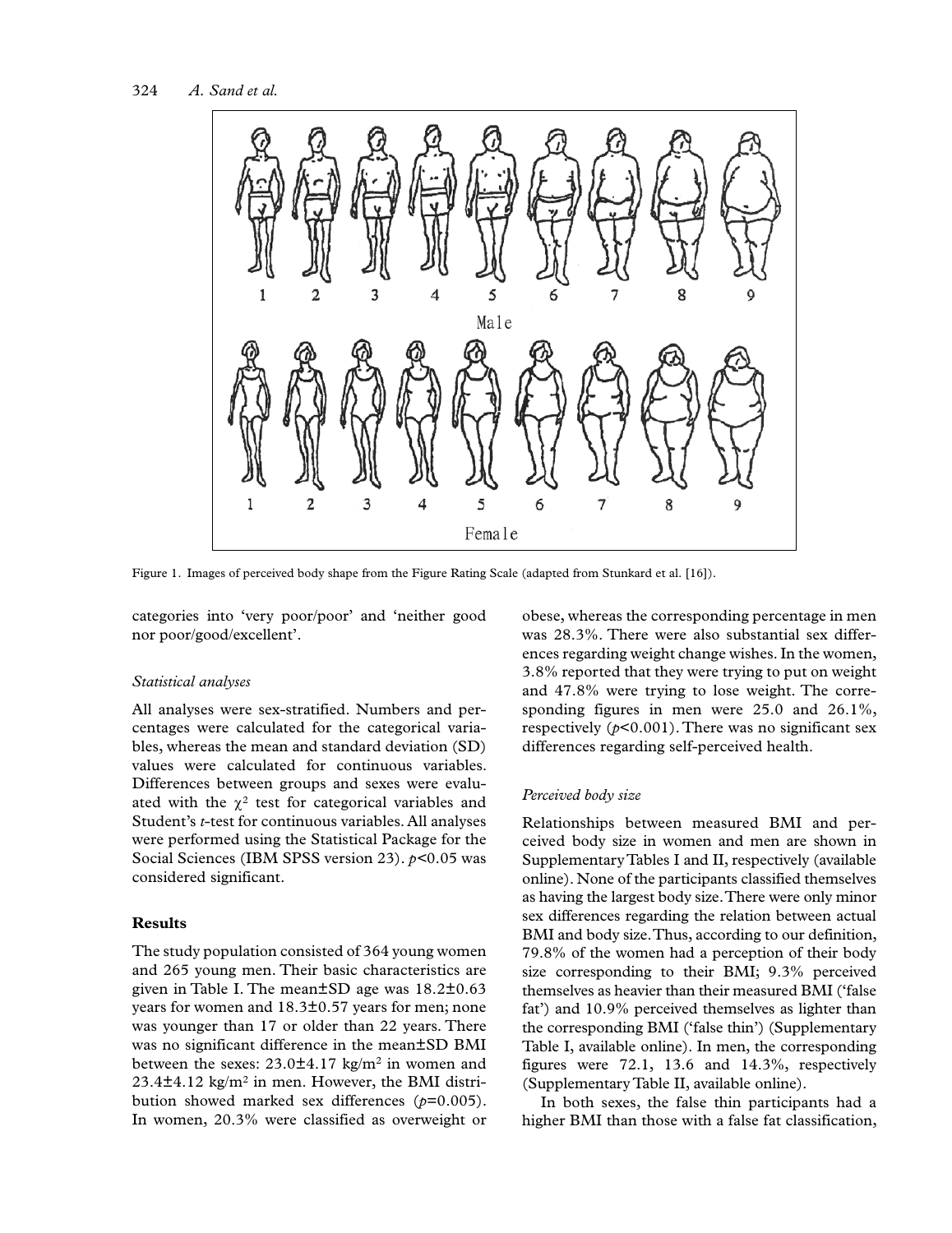|                                                  | Women $(N=364)$  | Men $(N=265)$   | $\mathcal{D}^{\rm a}$ |
|--------------------------------------------------|------------------|-----------------|-----------------------|
| Age (years)                                      | $18.2 \pm 0.63$  | $18.2 \pm 0.57$ | 0.54                  |
| Height (cm)                                      | $165.7 \pm 6.7$  | $179.3 \pm 6.4$ | < 0.001               |
| Weight (kg)                                      | $63.1 \pm 11.9$  | $75.3 \pm 14.6$ | < 0.001               |
| BMI $(kg/m2)$                                    | $22.9 \pm 4.17$  | $23.4 \pm 4.12$ | 0.27                  |
| BMI class according to WHO classification        |                  |                 | 0.005                 |
| Underweight (BMI $\leq$ 18.5 kg/m <sup>2</sup> ) | 15(4.1)          | 23(8.7)         |                       |
| Normal weight (BMI $18.5-24.9 \text{ kg/m}^2$ )  | 275 (75.6)       | 167(63.0)       |                       |
| Overweight (BMI 25-29.9 kg/m <sup>2</sup> )      | 50(13.7)         | 53(20.0)        |                       |
| Obese (BMI $\geq$ 30 kg/m <sup>2</sup> )         | 24(6.6)          | 22(8.3)         |                       |
| Weight change wish                               |                  |                 | < 0.001               |
| Try to lose weight                               | 174 (47.8)       | 69(26.1)        |                       |
| No weight change wish                            | 176 (48.4)       | 129 (48.9)      |                       |
| Try to put on weight                             | 14(3.8)          | 66(25.0)        |                       |
| Desired weight change $(kg)^b$                   | $-4.46 \pm 7.85$ | $0.42 \pm 9.82$ | < 0.001               |
| Self-perceived health                            |                  |                 | 0.39                  |
| Excellent                                        | 76 (20.9)        | 56(21.1)        |                       |
| Good                                             | 209 (57.4)       | 136(51.3)       |                       |
| Neither good poor                                | 62 (17.0)        | 58 (21.9)       |                       |
| Poor                                             | 14(3.8)          | 14(5.3)         |                       |
| Very poor                                        | 3(0.8)           | 1(0.4)          |                       |

Table I. Characteristics of the study participants in the Tromsø Study, Fit Futures 2.

Data presented as no. (%) of observations of categorical variables and mean±SD values of continuous variables for women and men. BMI: body mass index; WHO: World Health Organization.

<sup>a</sup>χ2 test for categorical variables and Student's *t*-test for continuous variables.

<sup>b</sup>Those with no weight change wish were given a value of 0 kg for this variable.

or those with a body size in correspondence with their BMI. In both sexes, the majority of the false thin group wanted to lose weight. Among the men, a substantial number of the false fat (30.6%) participants wanted to put on weight, whereas this desire was considerably less frequent among the false fat women (11.8%). There was no relationship between perceived body size discordant with measured BMI and self-perceived health (Table II).

#### *Weight change wishes*

More than half of the sample (51.6% of the women and 51.1% of the men) reported that they wanted to change their weight. The general pattern was that those who wanted to lose weight were in the upper BMI groups, whereas those who wanted to put on weight were in the lower BMI groups (Table III). However, among the 174 women who reported that they were trying to lose weight, as many as 57 (32.8%) had a low normal weight (BMI 18.5–21.9 kg/m<sup>2</sup>). Correspondingly, among the 66 men with a high normal weight (BMI 22–24.9 kg/m<sup>2</sup>), as many as 19 (28.8%) reported that they wanted to gain weight.

## *Self-perceived health*

Few of the participants (4.7% of the women and 5.7% of the men) considered themselves to be in poor or very poor health (Table IV). Self-perceived health was related to BMI only in participants with BMI  $>$ 30 kg/m<sup>2</sup>. In this group, a considerable number reported poor or very poor health (16.7% of the women and 18.2% of the men in this BMI group).

#### **Discussion**

We have confirmed previous findings of high rates of obesity and overweight among young adults, with considerable discrepancies between measured BMI and perceived body size and remarkable differences in weight change wishes between women and men. However, no association was found between self-perceived health and misperception of body size or weight change wishes.

The mean BMI was 22.2 kg/m<sup>2</sup> in women and 23.4 kg/m2 in men and the corresponding prevalence of overweight and obesity were 20.3 and 28.3%, similar to other national surveys [17]. In an international setting, this prevalence of overweight and obesity was lower than in the USA, UK and Australia [1,3], but similar to other European countries [18].

A considerable proportion of the participants, 20.2% of the women and 27.9% of the men, reported perceived body sizes that were discordant with their measured BMI. The number of participants with discrepancies between perceived body size and measured BMI depends on the definition used in the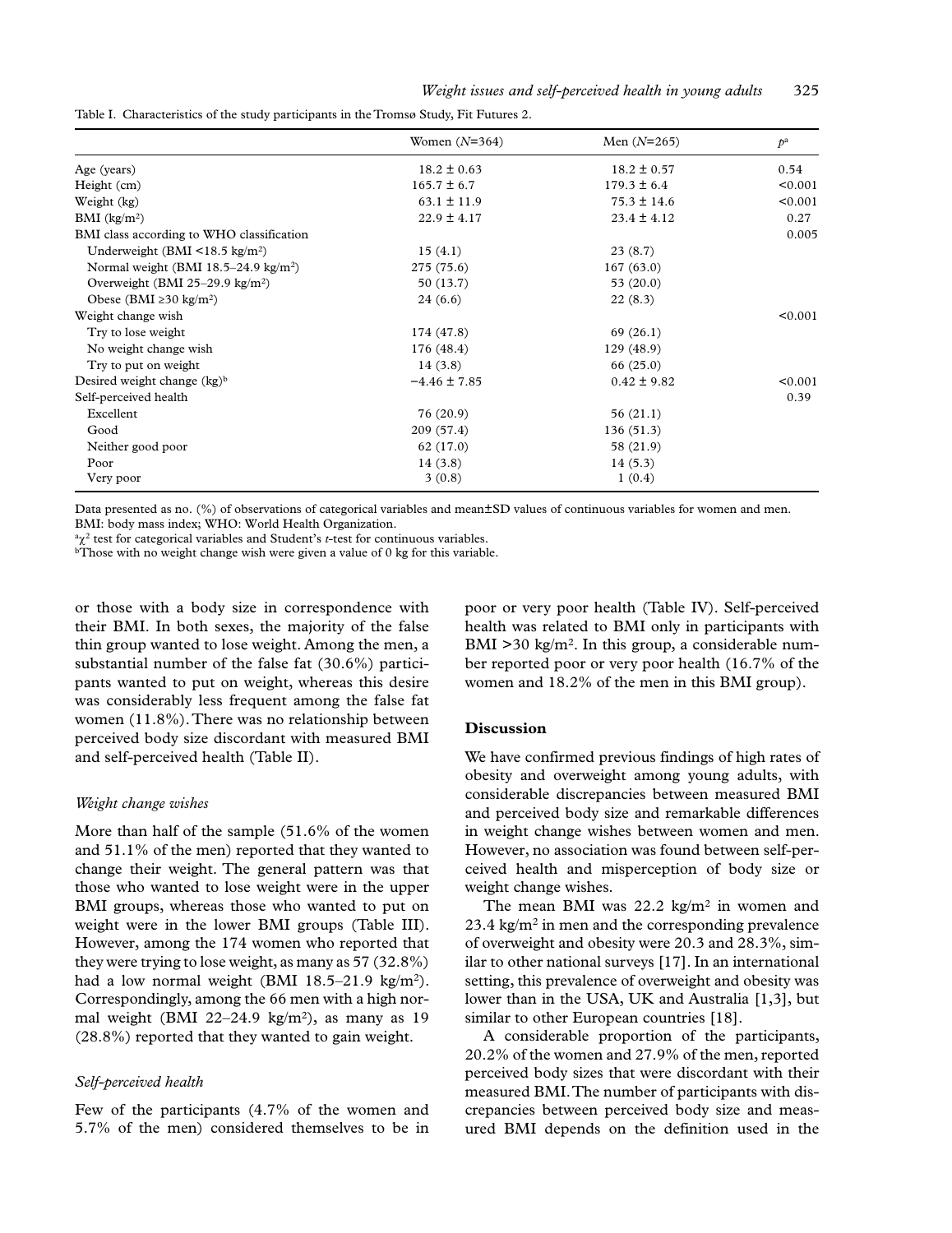|                                                                  | Perceived body size (women)                                    |                         |                                      |               | Perceived body size (men) |                           |                        |               |
|------------------------------------------------------------------|----------------------------------------------------------------|-------------------------|--------------------------------------|---------------|---------------------------|---------------------------|------------------------|---------------|
|                                                                  | False fat<br>$(n=34)$                                          | Concordant<br>$(n=290)$ | False thin<br>$(n=40)$               |               | False fat<br>$(n=36)$     | Concordant<br>$(n = 191)$ | False thin<br>$(n=38)$ | ъ             |
| Age (years)                                                      | $18.2 \pm 0.6$                                                 | $18.2 \pm 0.6$          | $18.5 \pm 1.0$                       | 0.28          | $18.3 \pm 0.6$            | $18.3 \pm 0.5$            | $18.3 \pm 0.7$         | 0.67          |
| $\mathrm{BMI}\;(\mathrm{kg/m^2})$                                | $21.6 \pm 3.5$                                                 | $22.3 \pm 3.3$          | $29.3 \pm 5.0$                       | 0.001         | $20.5 \pm 2.6$            | $22.9 \pm 3.4$            | $28.5 \pm 4.3$         | 0.001         |
| BMI groups (kg/m <sup>2</sup> )                                  |                                                                |                         |                                      | 0.001         |                           |                           |                        | 0.001         |
| 18.5                                                             | 5(14.7)                                                        | 10(3.4)                 | $\begin{matrix} 0 \\ 0 \end{matrix}$ |               | (27.8)                    | 13(6.8)                   | (0.0)                  |               |
| $18.5 - 21.9$                                                    | 16(47.1)                                                       | 147 (50.7)              | $\begin{matrix} 0 \\ 0 \end{matrix}$ |               | 15 (41.7)                 | 68 (35.6)                 | (0.0)0                 |               |
| $22 - 24.9$                                                      |                                                                | 98(33.8)                | 8(20.0)                              |               | 9(25.0)                   | 68 (35.6)                 | 7(18.4)                |               |
| $25 - 29.9$                                                      |                                                                | 26 (9)                  | (45.0)                               |               | 2(5.6)                    | 33 (17.3)                 | 18(47.4)               |               |
| $30 - 34.5$                                                      | $\begin{array}{c} 6 (17.6) \\ 6 (17.6) \\ 1 (2.9) \end{array}$ | 5(1.7)                  | 10(25.0)                             |               | (0.0)                     | 8(4.2)                    | 9(23.7)                |               |
| >34.5                                                            | $\begin{pmatrix} 0 \\ 0 \end{pmatrix}$                         | 4(1.4)                  | 4(10.0)                              |               | (0.0)                     | 1(0.5)                    | 4(10.5)                |               |
| Weight change wish                                               |                                                                |                         |                                      | 0.007         |                           |                           |                        | 500,00        |
| Try to lose weight                                               | 13 (38.2)                                                      | (33(45.9)               | 28 (70)                              |               | 4(1.1)                    | 43 (22.6)                 | 22 (57.9)              |               |
| No weight change wish                                            | 17 (50)                                                        | 147 (50.7)              | 12(30)                               |               | 21(58.3)                  | 94 (49.5)                 | 14(36.8)               |               |
| Try to put on weight                                             | 4(11.8)                                                        | 10(3.4)                 | (0.0)                                |               | (30.6)                    | 53 (27.9)                 | 2(5.3)                 |               |
| Desired weight change <sup>b</sup> (kg)<br>Self-perceived health | $-3.1 \pm 7.0$                                                 | $-3.4 \pm 5.7$          | $-12.8 \pm 14.2$                     | 0.001<br>0.87 | $3.3 \pm 7.2$             | $-4 \pm 9.4$              | $-7.4 \pm 10.5$        | 0.001<br>0.95 |
| Very poor/poor                                                   | 2(5.9)                                                         | 13(4.5)                 | 2(5)                                 |               | 3(8.3)                    | 9(4.7)                    | 3(7.9)                 |               |
| Neither good or poor/good/excellent                              | 32(94.1)                                                       | 277 (95.5)              | 38 (95)                              |               | 33(91.7)                  | 182 (95.3)                | 35 (92.1)              |               |
|                                                                  |                                                                |                         |                                      |               |                           |                           |                        |               |
|                                                                  |                                                                |                         |                                      |               |                           |                           |                        |               |

Data presented as no. (%) of observations of categorical variables and mean±SD values of continuous variables for women and men.<br>BMI: body mass index.<br>"False thin vs. false fat.  $\chi^2$  test for categorical variables and S Data presented as no. (%) of observations of categorical variables and mean±SD values of continuous variables for women and men. BMI: body mass index.

aFalse thin vs. false fat. χ2 test for categorical variables and Student's *t*-test for continuous variables.

bThose with no weight change wish given value of 0 kg for this variable.

Table II. Classifications of perceived body size as 'false fat', 'concordant' and 'false thin' in relation to age, BMI, weight change wish, desired weight change, self-perceived health and exercise

Table II. Classifications of perceived body size as 'false fat', 'concordant' and 'false thin' in relation to age, BMI, weight change wish, desired weight change, self-perceived health and exercise<br>level in the Tromsø Stud

level in the Tromsø Study, Fit Futures 2.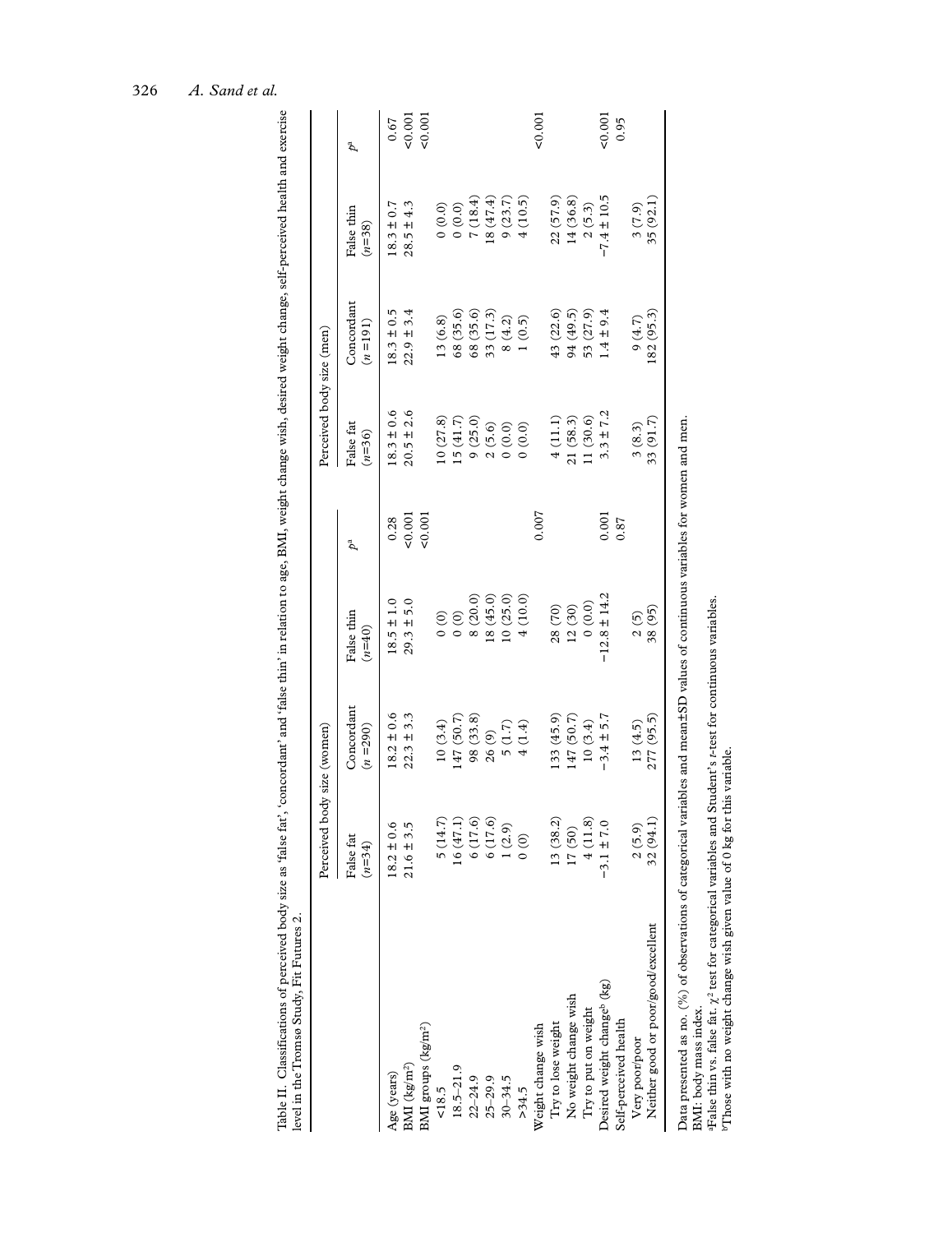#### *Weight issues and self-perceived health in young adults* 327

|                                | Weight change wish (women)         |                                       |                                     |                       | Weight change wish (men)          |                                       |                                     |                       |
|--------------------------------|------------------------------------|---------------------------------------|-------------------------------------|-----------------------|-----------------------------------|---------------------------------------|-------------------------------------|-----------------------|
|                                | Try to lose<br>weight<br>$(n=174)$ | No weight<br>change wish<br>$(n=176)$ | Try to put<br>on weight<br>$(n=14)$ | $\mathcal{D}^{\rm a}$ | Try to lose<br>weight<br>$(n=69)$ | No weight<br>change wish<br>$(n=129)$ | Try to put<br>on weight<br>$(n=66)$ | $\mathcal{D}^{\rm a}$ |
| Age (years)                    | $18.3 \pm 0.7$                     | $18.2 \pm 0.6$                        | $18.6 \pm 0.9$                      | 0.10                  | $18.4 \pm 0.7$                    | $18.2 \pm 0.5$                        | $18.3 \pm 0.5$                      | 0.34                  |
| BMI $(kg/m2)$                  | $24.6 \pm 4.7$                     | $21.7 \pm 2.9$                        | $19.0 \pm 1.8$                      | < 0.001               | $27.5 \pm 4.3$                    | $22.6 \pm 2.9$                        | $20.6 \pm 2.4$                      | < 0.001               |
| BMI groups $(kg/m2)$           |                                    |                                       |                                     | < 0.001               |                                   |                                       |                                     | 0.001                 |
| < 18.5                         | 1(0.6)                             | 9(5.1)                                | 5(35.7)                             |                       | $\mathbf{0}$                      | 7(5.4)                                | 16(24.2)                            |                       |
| $18.5 - 21.9$                  | 57 (32.8)                          | 98 (55.7)                             | 8(57.1)                             |                       | 2(2.9)                            | 52 (40.3)                             | 28 (42.4)                           |                       |
| $22 - 24.9$                    | 59 (33.9)                          | 52(29.5)                              | 1(7.1)                              |                       | 18(26.1)                          | 47(36.4)                              | 19(28.8)                            |                       |
| $25 - 29.9$                    | 36(20.7)                           | 14(8.0)                               | $\Omega$                            |                       | 30(43.5)                          | 20(15.5)                              | 3(4.5)                              |                       |
| $30 - 34.5$                    | 14(8.0)                            | 2(1.1)                                | $\Omega$                            |                       | 14(20.3)                          | 3(2.3)                                | $\Omega$                            |                       |
| >34.5                          | 7(4.0)                             | 1(0.6)                                | $\Omega$                            |                       | 5(7.2)                            | $\mathbf{0}$                          | $\Omega$                            |                       |
| Desired weight change $(kg)^b$ | $-9.8 \pm .6$                      | $\mathbf{0}$                          | $4.6 \pm 3.2$                       | < 0.001               | $-9.4 \pm 10.0$                   | $\mathbf{0}$                          | $11.5 \pm 7.4$                      | < 0.001               |

Table III. Weight change wish in relation to age, body mass index and desired weight change in the Tromsø Study, Fit Futures 2.

Data presented as no. (%) of observations of categorical variables and mean±SD values of continuous variables for women and men. BMI: body mass index.

a'Try to lose weight' vs. 'Try to put on weight'.  $\chi^2$  test for categorical variables and Student's t-test for continuous variables. bThose with no weight change wish given value of 0 kg for this variable.

Table IV. Self-perceived health in relation to age, body mass index weight change wish and desired weight change in the Tromsø Study, Fit Futures 2.

|                                | Self-perceived health (women)  |                                                     |                       | Self-perceived health (men)    |                                                     |                       |  |
|--------------------------------|--------------------------------|-----------------------------------------------------|-----------------------|--------------------------------|-----------------------------------------------------|-----------------------|--|
|                                | Very poor/<br>poor<br>$(n=17)$ | Neither good or<br>poor/good/excellent<br>$(n=347)$ | $\mathcal{D}^{\rm a}$ | Very poor/<br>poor<br>$(n=15)$ | Neither good or<br>poor/good/excellent<br>$(n=250)$ | $\mathcal{P}^{\rm a}$ |  |
| Age (years)                    | $18.5 \pm 1.2$                 | $18.2 \pm 0.6$                                      | 0.051                 | $18.5 \pm 0.6$                 | $18.3 \pm 0.6$                                      | 0.17                  |  |
| BMI (kg/m <sup>2</sup> )       | $25.5 \pm 7.1$                 | $22.9 \pm 4.0$                                      | 0.01                  | $24.6 \pm 6.0$                 | $23.3 \pm 4.0$                                      | 0.22                  |  |
| BMI groups $(kg/m2)$           |                                |                                                     | < 0.001               |                                |                                                     | 0.035                 |  |
| < 18.5                         | 0(0.0)                         | 15(4.3)                                             |                       | 2(13.3)                        | 21(8.4)                                             |                       |  |
| $18.5 - 21.9$                  | 8(47.1)                        | 155 (44.7)                                          |                       | 4(26.7)                        | 79(31.6)                                            |                       |  |
| $22 - 24.9$                    | 2(11.8)                        | 110(31.7)                                           |                       | 3(20.0)                        | 81 (32.4)                                           |                       |  |
| $25 - 29.9$                    | 3(17.6)                        | 47 (13.5)                                           |                       | 2(13.3)                        | 51 (20.4)                                           |                       |  |
| $30 - 34.5$                    | 1(5.9)                         | 15(4.3)                                             |                       | 4(26.7)                        | 13(5.2)                                             |                       |  |
| >34.5                          | 3(17.6)                        | 5(1.4)                                              |                       | $\Omega$                       | 5(2.0)                                              |                       |  |
| Weight change wish             |                                |                                                     | 0.81                  |                                |                                                     | 0.54                  |  |
| Try to lose weight             | 7(41.2)                        | 167(48.1)                                           |                       | 5(33.3)                        | 64(25.7)                                            |                       |  |
| No weight change wish          | 9(52.9)                        | 167(48.1)                                           |                       | 8(53.3)                        | 121(48.6)                                           |                       |  |
| Try to put on weight           | 1(5.9)                         | 13(3.7)                                             |                       | 2(13.3)                        | 64 (25.7)                                           |                       |  |
| Desired weight change $(kg)^b$ | $-9.2 \pm 17.2$                | $-4.2 \pm 7.1$                                      | 0.25                  | $-0.4 \pm 12.2$                | $0.5 \pm 9.7$                                       | 0.76                  |  |

Data presented as no. (%) of observations of categorical variables and mean±SD values of continuous variables for women and men. BMI: body mass index.

aVery poor/poor vs. neither good or poor/good/excellent. χ2 test for categorical variables and Student's *t*-test for continuous variables. bThose with no weight change wish given value of 0 kg for this variable.

Figure Rating Scale of Stunkard et al. [16]. One option, as used by Bhuiyan et al. [19], is to standardize the actual BMI values and the perceived body sizes (Stunkard's figures) to *z*-scores and subtract one from the other. However, as these scores (at least in our study) were not normally distributed, this approach would have been questionable. There is no 'true' BMI value for the nine figures used and attempts at assigning BMI values to the figures have given conflicting results [20]. We therefore chose the

'true' BMI for the figures to be the median BMI for those who selected a particular figure. To make sure that none (or only a few) were wrongly labelled as having a perceived body size in discordance with their BMI, we extended the 'real' BMI range by  $\pm 2$ BMI units (Supplementary Tables I and II, available online). Even with this conservative definition, a considerable number of participants still reported body size perceptions that were discordant with their measured BMI. In both sexes there were an almost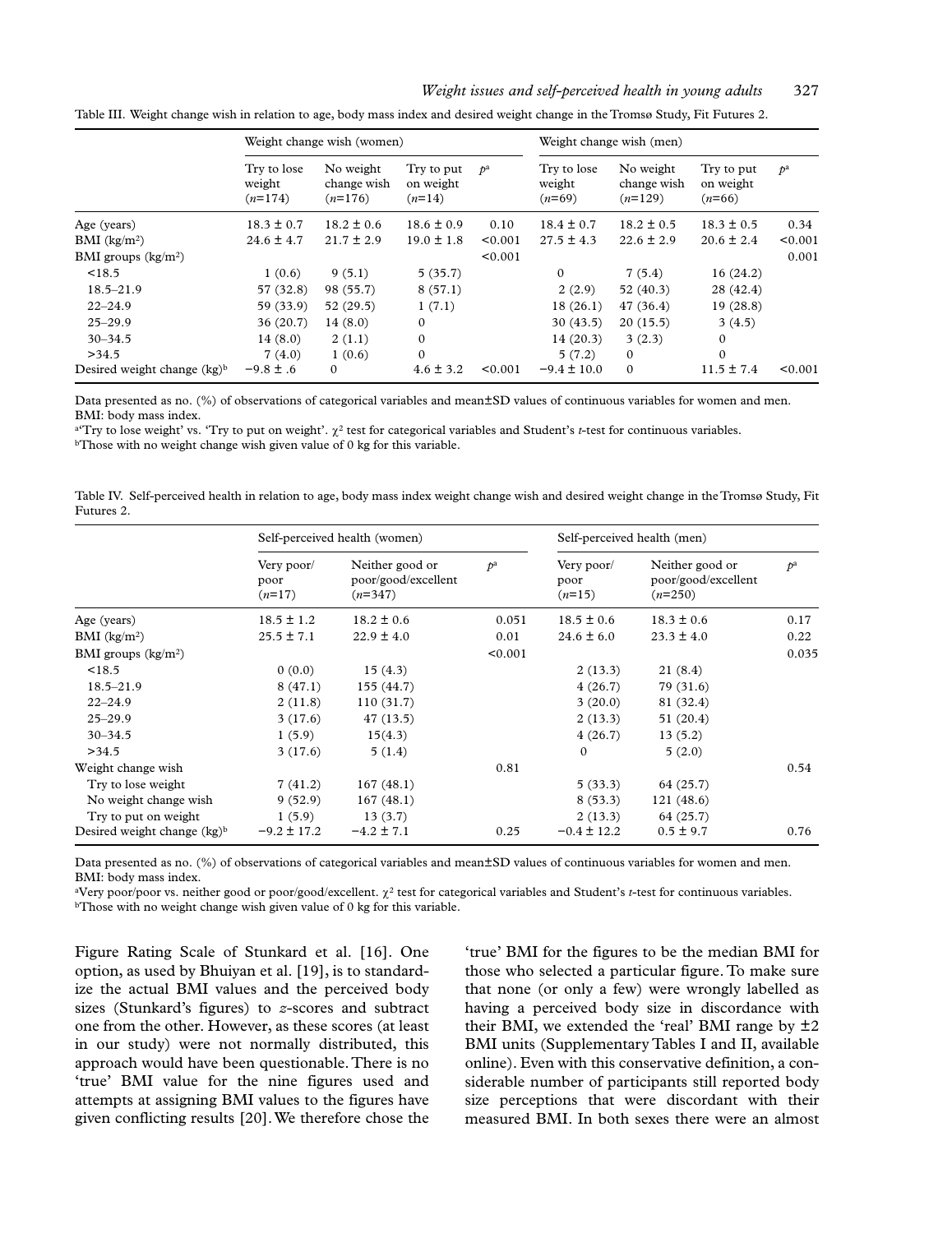#### 328 *A. Sand et al.*

equal number of participants classified as false thin (chose thinner figures than their BMI would indicate) and false fat (chose fatter figures than their BMI would indicate). On average, the false fat participants had a low BMI (21 kg/m2), whereas the false thin had a high BMI (29 kg/m<sup>2</sup>). Thus most of these participants considered their weight to be more normal (or average) than it actually was.

The finding of an equal number of women classifying themselves as false thin and false fat is contradictory to findings in other studies, where more women than men typically perceive themselves as fatter than they actually are [4,21,22]. This discrepancy may reflect geographical and cultural differences in what is considered to be a normal or desirable body size. There are normative cultural and social rationales underlying human perceptions and behaviour and therefore the sociocultural context should be taken into account when questioning how and why people act as they do regarding weight issues [22]. There is also a need to understand the sociocultural determinants of food choices, physical activity and body perceptions when addressing weight issues [3].

More than half of the study sample reported that they had tried to change their weight. Not unexpectedly, the higher the BMI, the more of the participants wanted to lose weight, although some participants with a lower BMI (and in particular boys) wanted to gain weight.

Attempts to lose weight are more common in women than in men and these trends seem to be consistent across countries and regions [12]. It has been shown that men in general have higher levels of satisfaction regarding body size [4,12]. A focus on muscles is likely to be connected to the level of body size satisfaction in young men, whereas appearance and weight are more important for young women [23]. These aspects were, however, not part of our study.

It is a common finding that high proportions of women, and especially young adult women and adolescent girls, are dissatisfied with their weight [4,11,12]. This was also seen in our study, where 47.8% expressed a wish for weight loss, including a worrying number of participants with normal weight. The fact that more than half of the men wanted to change their weight was more surprising. However, our observation that men were more likely to wish for weight gain is consistent with previous research suggesting that underweight is undesirable for boys and men and may even predict depressive symptoms [9,24]. The sex difference regarding weight change wishes was highlighted by the average desired weight in those with weight change wishes, −4.46 kg in women and +0.42 kg in men.

In spite of the tendency for those who perceived their body size to be in discordance with the measured BMI to consider their weight as more normal, the majority of the false thin participants reported that they were trying to lose weight (both sexes) and, in men, 30% of the false fat participants reported that they were trying to gain weight. Accordingly, the discordance between their perceived and measured body sizes was not strong enough to alter their weight change wishes.

Self-perceived health is a commonly used single item for assessing individuals' overall perception of their own health status, closely linked to the notion of general well-being [25]. In our study, about 5% of the men and women reported their self-perceived health to be very poor or poor, but these numbers were significantly higher (about 17%) in the obese participants.

The impact of overweight and obesity on psychological well-being and overall health is disputed [26]. Thus considerable attention has been paid to the positively correlated relationship between depression and obesity [11,12,27]. The association with depression has, however, been questioned by some researchers, who have pointed out the lack of alternative explanations for this besides obesity. There are some widespread myths about psychological maladjustment in people (especially children) who are overweight or obese, suggesting that not enough is known about the phenomena [26].

Our results indicated that, except for our obese participants, there was no relationship between selfperceived health and BMI. There was a lack of association between self-perceived health and discordance between perceived body size and actual BMI as well as with weight change wishes. This is contradictory to previous findings by Herman et al. [21] in a large population survey of Canadian adults, where weight status perceptions were strongly associated with selfrated health. One possible explanation for the lack of relation in our study could be that weight dissatisfaction is not important or damaging enough to influence the self-perceived health in younger age groups. Alternatively, this lack of association could indicate that weight change attempts are not driven by perceptions of poor health, but mainly by a wish for a more culturally defined appealing appearance. This may also reflect the suggestion that the possible consequences of obesity, such as an increased risk of diabetes and cardiovascular disease, are not perceived as relevant at such a young age.

This study, being cross-sectional and with a risk of potential selection bias, has several limitations. The use of a school-based survey with an attendance rate of 77% should minimize the risk, but we lack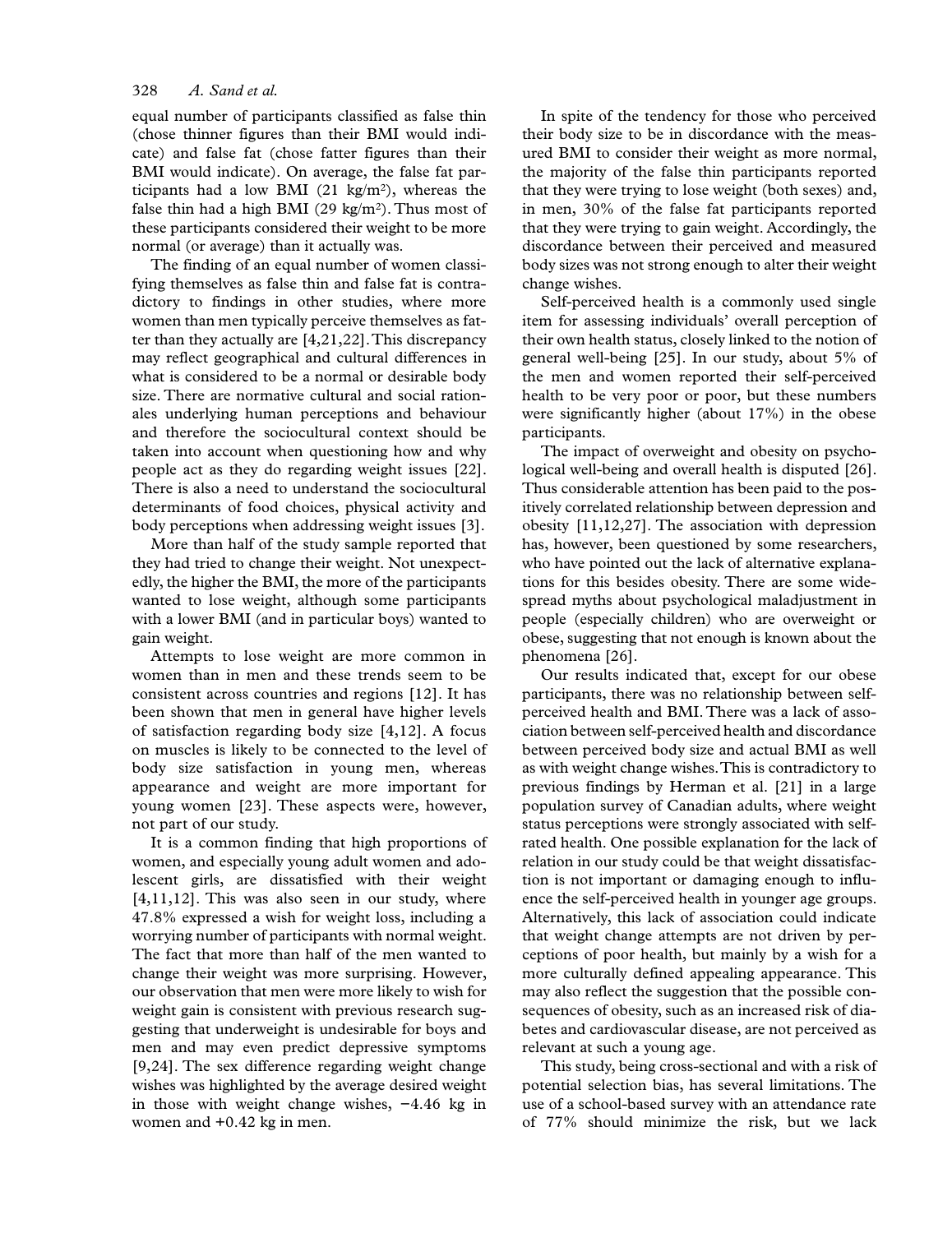information about those who did not participate or report the relevant information. The original Figure Rating Scale [16] used to determine body size has been criticized as a result of the coarseness of the scale, the restricted range in options and inconsistent size differences between the figures [28,29]. It should also be noted that the nine figures do not show extremely thin or fat alternatives. Accordingly, with our definition of discordant classification, it would be impossible for very thin participants to classify their body as too fat. Also, in the almost 30 years that have passed since the figures were first presented, the average BMI has increased substantially. There are, however, several studies showing that the technique appears to be reliable and robust for distinguishing those who are overweight and obese from those with normal weight or as an adjunct to self-reported weight and height [28–30]. Unfortunately, we had no data on how muscularity was valued in relation to body size. This makes the results on weight change wishes, and especially wishes for weight gain in men, challenging to interpret.

We had the opportunity in this study to use simultaneously obtained accurate measures of height and weight and the Figure Rating Scale of Stunkard et al. [16]. As such, the study presents the figures as normative data and links them to current and precisely measured BMI in a population-based survey, which has been lacking in previous research [28]. Another advantage is the use of a school-based survey, high attendance rate and standardized anthropometric measures in a clinical setting.

### **Conclusions**

Confusion and dissatisfaction regarding body size are widespread phenomena. This was confirmed in our study but, surprisingly, had little effect on self-perceived health. There is a need for more research on the perceptions of body size and weight change wishes and how these influence concerns about weight and health. In particular, more knowledge is needed about the causes and consequences of discrepancies between measured and perceived body size. In our opinion, these matters call for complementary research methods, including in-depth explorations and qualitative research approaches that are cognizant of the cultural factors that influence how people perceive their bodies and how they act upon these perceptions.

## **Acknowledgements**

The authors thank the participants for attending and the staff at the Clinical Research Unit, University Hospital of North Norway for their excellent work in

performing the survey. We are grateful to the Tromsø Study and the Fit Futures administration for giving us access to the data. We thank Professor TIA Sørensen at the University of Copenhagen, Denmark for kindly giving us permission to present Stunkard's Figure Rating Scale in this paper.

## **Conflict of interest**

None declared.

## **Funding**

This study was supported by a grant from the Northern Norway Regional Health Authority (Grant number 8970/SFP1089-13).

## **Supplemental material**

The online data supplement is available at [http://sjp.](http://sjp.sagepub.com/supplemental) [sagepub.com/supplemental.](http://sjp.sagepub.com/supplemental)

#### **References**

- 1. NCD Risk Collaboration. Trends in adult body-mass index in 200 countries from 1975 to 2014: A pooled analysis of 1698 population-based measurement studies with 19.2 million participants. *Lancet* 2016;387:1377–96.
- 2. Roberto CA, Swinburn B, Hawkes C, et al. Patchy progress on obesity prevention: Emerging examples, entrenched barriers, and new thinking. *Lancet* 2015;385:2400–9.
- 3. Swinburn BA, Sacks G, Hall KD, et al. The global obesity pandemic: Shaped by global drivers and local environments. *Lancet* 2011;378:804–14.
- 4. Wardle J, Haase AM and Steptoe A. Body image and weight control in young adults: International comparisons in university students from 22 countries. *Int J Obes* 2006;30:644–51.
- Voelker DK, Reel JJ and Greenleaf C. Weight status and body image perceptions in adolescents: Current perspectives. *Adolesc Health Med Ther* 2015;6:149–58.
- 6. Tiggemann M and Zaccardo M. 'Exercise to be fit, not skinny': The effect of fitspiration imaginary on women's body image. *Body Image* 2015;15:61–7.
- 7. Thurston IB, Sonneville KR, Milliren CE, et al. Crosssectional and prospective examination of weight misperception and depressive symptoms among youth with overweight and obesity. *Prev Sci* 2017;18:152–63.
- 8. Fan M and Jing Y. The effects of weight perception on adolescents' weight-loss intentions and behaviors: Evidence from the youth risk behavior surveillance survey. *Int J Environ Res Public Health* 2015;12:14640–68.
- 9. Bucchianeri MM, Arikian AJ, Hannan PJ, et al. Body dissatisfaction from adolescence to young adulthood: Findings from a 10-year longitudinal study. *Body Image* 2013;10:1–7.
- 10. Sand AS, Emaus N and Lian O. Overweight and obesity in young adult women: A matter of health or appearance? The Tromsø Study: Fit Futures. *Int J Qual Stud Health Well-being* 2015;10:29026.
- 11. Neumark-Sztainer D, Paxton SJ, Hannan P, et al. Does body satisfaction matter? Five-year longitudinal associations between body satisfaction and health behaviours in adolescent females and males. *J Adolesc Health* 2006;39:244–51.
- 12. Holsen I, Jones D and Birkeland M. Body image satisfaction among Norwegian adolescents and young adults: A longitudinal study of the influence of interpersonal relationships and BMI. *Body Image* 2012;9:201–8.